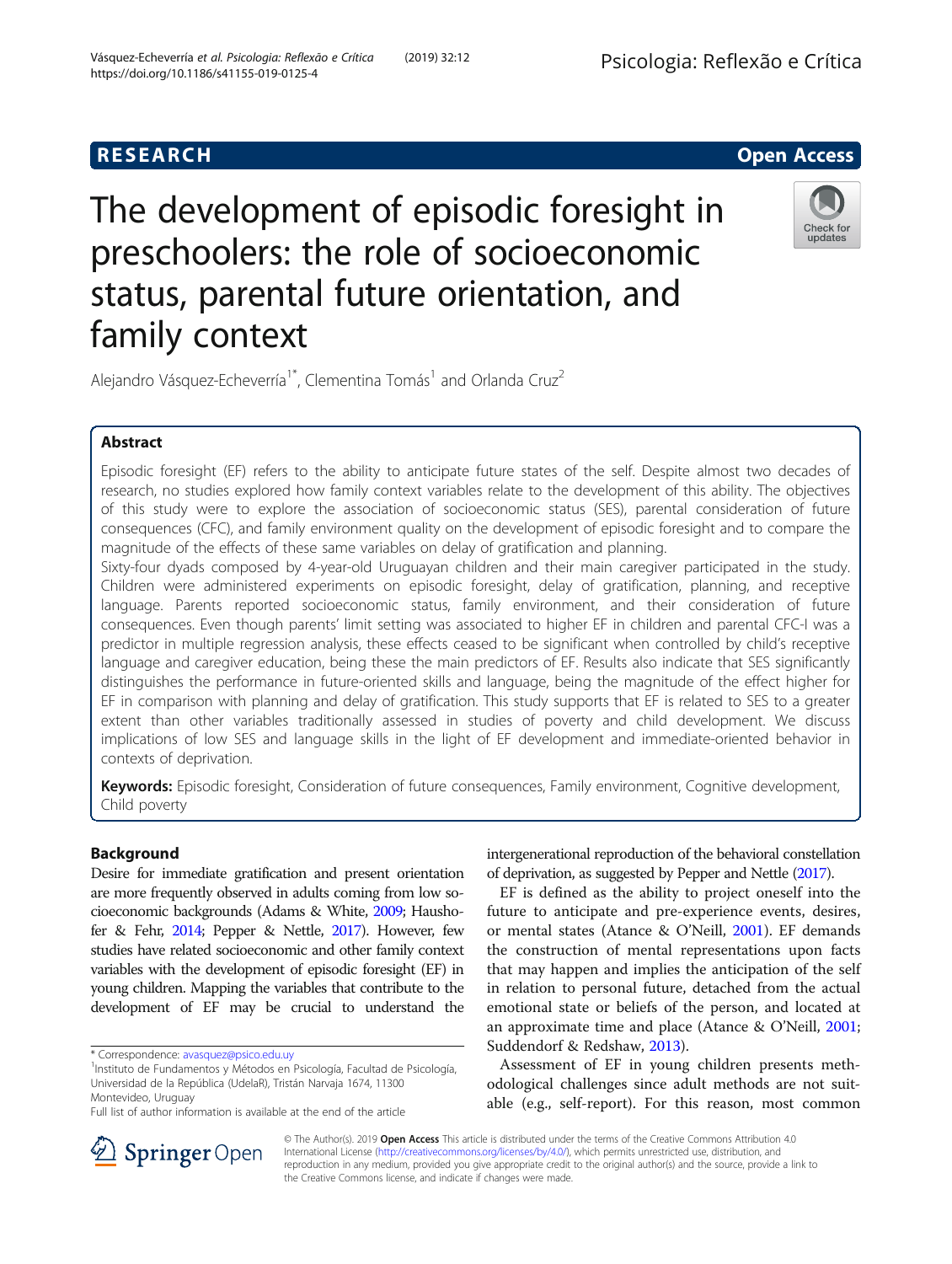methods for evaluating young children's EF skills include a variety of experimental tasks (verbal, choice, and location tasks; for a review see Hudson, Mayhew, & Prabhakar, [2011\)](#page-7-0), while the main debate is how thoroughly EF is actually being measured as well as the extent to which the construct is isolated from other cognitive demands of the task (e.g., language, working memory, planning).

This concern is also related to how EF is associated with other variables of cognitive development. Hypothesis in specialized literature include the notion of EF as a self-projection process (Buckner & Carroll, [2007\)](#page-7-0) and EF as part of an episodic cognition system, including the role of language in episodic memory and foresight development (Suddendorf, Addis, & Corballis, [2009](#page-7-0)). EF is also considered in line with other future-oriented processes since it shares a forecasting component with these forms of future-oriented thought such as formal planning and delay of gratification. However, EF is also distinguishable from these. For instance, certain forms of planning that imply making predictions about the physical world (e.g., mentally represent alternative actions or transformations over objects) do not involve envisioning the future self at a specific moment (Jackson & Atance, [2008](#page-7-0)). For the case of delay of gratification, EF may contribute to performance (e.g., being able to envision the delayed reward may help to discount less the future), even though it has been argued that semantic knowledge and executive functions prevail (Hanson, Atance, & Paluck, [2014;](#page-7-0) Hudson et al., [2011](#page-7-0); Jackson & Atance, [2008](#page-7-0); Vásquez-Echeverría, [2015](#page-7-0)).

EF emerges between 3 and 5 years of age (Atance & Jackson, [2009](#page-7-0); Suddendorf & Redshaw, [2013](#page-7-0)), being, in general, incipient at age 3, presenting considerable individual variability at the age of 4, and improved performance at age 5. This pattern is observed even when different task formats are involved (Bélanger, Atance, Varghese, Nguyen, & Vendetti, [2014;](#page-7-0) Busby & Suddendorf, [2005;](#page-7-0) Suddendorf & Busby, [2005\)](#page-7-0). However, to our knowledge, no studies have explored hypotheses regarding the interindividual differences in EF found at this developmental period.

Interindividual differences in cognitive development are explained, to an important extent, by characteristics of developmental contexts and the proximal processes to which children are exposed (Bronfenbrenner & Morris, [2006](#page-7-0)). Given the absence of studies that systematically analyze interindividual differences in EF, we will examine the association of family context variables (family SES and environment quality, and caregiver future orientation) that given their influence on general cognitive development, we expect will also affect EF and the cognitive demands associated to foresight. One of the variables that is most related to cognitive and socioemotional development is SES of the family. Low SES has been associated to school dropout, lower scores on IQ measures, and executive functioning tasks, among others (Bradley & Corwyn, [2002;](#page-7-0) Gottfried, Gottfried, Bathurst, Guerin, & Parramore, [2012\)](#page-7-0). Causes underlying this phenomenon include adverse effects of persistent poverty on parental investment, higher stress levels, and the absence of material resources for stimulation (Dickerson & Popli, [2016;](#page-7-0) Evans & Kim, [2013](#page-7-0)).

Other contextual factors that have been reported to explain the influence of SES in child development include quantity and quality of stimulation that a child receives at home, e.g., interaction and linguistic stimulation, even before age three (Hart & Risley, [2003\)](#page-7-0); demands of maturity; parental stress and exposure to conflict; care and monitoring; or limit setting, among others (Bradley & Corwyn, [2002;](#page-7-0) Evans & Kim, [2013](#page-7-0)). Lastly, some scholars have shown evidence of intergenerational transmission of future orientation in parent-adolescent dyads (Andre, van Vianen, & Peetsma, [2017;](#page-7-0) Seginer, [2005](#page-7-0)), but to our knowledge, no studies have explored this phenomenon in parent-child dyads. We believe parental future orientation, such as their level of consideration of future consequences (CFC), could be related to individual differences in future cognition in young children. Hudson ([2006\)](#page-7-0) has suggested that the kind of parental linguistic stimulation and the involvement in patterns of future-oriented interaction favor future understanding of the child. Moreover, parents differ in how they share future and past experiences to their offspring, and that is related to adolescents' time perspective (Shirai & Higata, [2016\)](#page-7-0). In this line, it is possible to reason that parents' CFC level may be determining the temporal horizon of their actions and the type of interaction and temporal language addressed to their children, which in turn, behaviorally models the acquisition and development of EF in their children. Also, lower CFC scores are present, on average, in persons coming from lower SES backgrounds (Adams & White, [2009](#page-7-0); Pepper & Nettle, [2017\)](#page-7-0). Nevertheless, to the best of our knowledge, no studies have empirically explored the relations of parental CFC with their offspring levels of EF, in a sample coming from different socioeconomic backgrounds.

#### This study

This study has two main objectives. The first is to explore the association of SES, parental CFC, and quality of family environment on EF in a sample of preschool-aged children coming from low and medium-high SES backgrounds. We expect that children from higher SES backgrounds, with better quality of family context and parents with higher CFC scores, will present higher scores on EF tasks. Given that in previous literature, SES independently predicted the variance in cognitive development, quality of family environment, and future orientation, parental education as a continuous measure of objective SES (American Psychological Association, [2007](#page-7-0)) will be controlled for.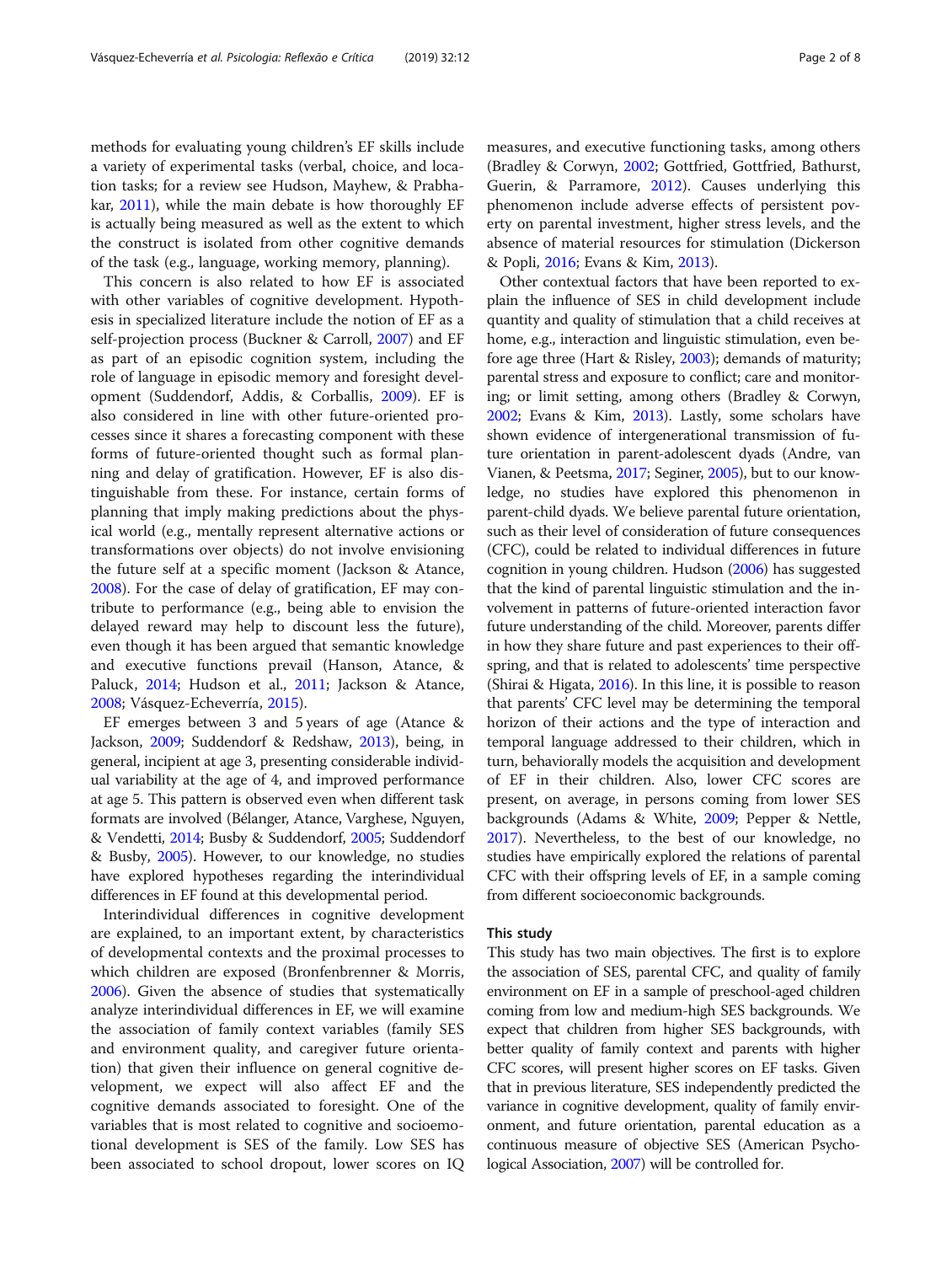Second, we want to compare the magnitude of the effects found in our first objective with those of CFC, family environment, and SES on delay of gratification and planning. As we mentioned, EF may be related to future-oriented processes, as they all share the demand of acting now to reach a future outcome. Planning and delay of gratification are considered future-oriented processes (Atance & Jackson, [2009\)](#page-7-0) that present a weaker development in children from low SES backgrounds (e.g., Hackman, Gallop, Evans, & Farah, [2015](#page-7-0); Raver, Blair, & Willoughby, [2013](#page-7-0)). In this sense, it is important to measure if the relation of SES with EF development resembles to the more documented relation between SES and the other future-oriented processes. Since these processes are theoretically related, we expect that the effects of SES, parental CFC, and family context on EF development will be similar when compared to planning and delay of gratification.

# Method

### Participants and procedure

Sixty-four 4-year-old children (31 girls), living in Montevideo, Uruguay, participated in this study, 30 belonging to families of low SES ( $M_{\text{age}} = 54.8$  months, SD = 3.6) and 34 belonging to families of medium-high SES  $(M<sub>age</sub> = 53.2 months, SD = 3.7)$ . After obtaining the approval of the National Administration of Public Education of Uruguay (ANEP), four public centers classified as quintile 1 and four private centers were contacted by convenience. Quintile classification of schools in Uruguay is based on socioeconomic indicators of the families of students attending that school. Families of children from quintile 1 centers had lower scores in all socioeconomic indicators, such as mother education, father education, rooms at home, income, and persons per room, as compared to their private center counterparts who had a medium-high SES family background (see Table 1 for frequencies on main indicators). The main caregivers of children, defined in the first part of the survey as the parent or relative that spends more time in charge of the child, received an invitation to participate in the study along with informed consent (acceptance rate  $= 61\%$ ). The assessment of 10 additional children, from both SES groups, was not completed due to fuzziness, shyness, or experimental error (e.g., incorrect wording). The session, held during school hours, lasted about 30 min. Children completed the experimental tasks (EF, delay of gratification, planning measures) and the PPVT-III. The main caregiver (self-assigned within each family) completed the self-reported questionnaires that were sent home: the sociodemographic and family background questionnaire, the Extadi-Gangoiti scale, and the consideration of future consequences scale.

|                                  | centers     | centers    |
|----------------------------------|-------------|------------|
| Parents age, years               |             |            |
| Mother (M, SD)                   | 36.2(5.1)   | 29.9 (5.5) |
| Father (M, SD)                   | 37.9 (5.9)  | 32.9 (6.2) |
| Monthly income, USD              |             |            |
| Less than $750(n)$               | 0           | 22         |
| $750 - 1000(n)$                  | 0           | 7          |
| $1000 - 1500(n)$                 | 17          | 1          |
| $1500 - 2000(n)$                 | 10          | $\Omega$   |
| More than $2000(n)$              | 7           | 0          |
| Children in the family           |             |            |
| M(SD)                            | 2(0.9)      | 2.4(1.2)   |
| One $(n)$                        | 10          | 6          |
| Two $(n)$                        | 17          | 11         |
| Three or more $(n)$              | 7           | 13         |
| Higher educational level         |             |            |
| Mother                           |             |            |
| Elementary $(n)$                 | $\mathbf 0$ | 14         |
| High school (n)                  | 10          | 15         |
| University/other tertiary(n)     | 24          | 1          |
| Father                           |             |            |
| Elementary $(n)$                 | 0           | 13         |
| High school (n)                  | 17          | 13         |
| University/other tertiary<br>(n) | 16          | 1          |
| Main caregiver                   |             |            |
| Mother $(n)$                     | 33          | 28         |
| Father $(n)$                     | 1           | 1          |
| Grandmother (n)                  | 0           | 1          |

SD standard deviation. Data from three fathers was not reported

Uncompleted questionnaires were recovered through telephone contact.

# Measures

# Episodic foresight

Draw task This task evaluates the implication of self in planning (Atance & O'Neill, [2005](#page-7-0)). First, the experimenter explained that the game consisted in drawing freely, following two rules that demanded self-anticipation: (a) the child had to use the sheets that contained previously designed patterns to be included in the drawing and (b) the child had to previously state what he was going to draw. Scores were computed as follows: 0 (no drawings were achieved), 1 (one drawing was achieved), and 2 (both drawings were achieved according to the initial statement). Coders reached an interrater agreement of  $k = .94$ , based on

Quintile 1 public

# Table 1 Characteristics of the families participating in this study Private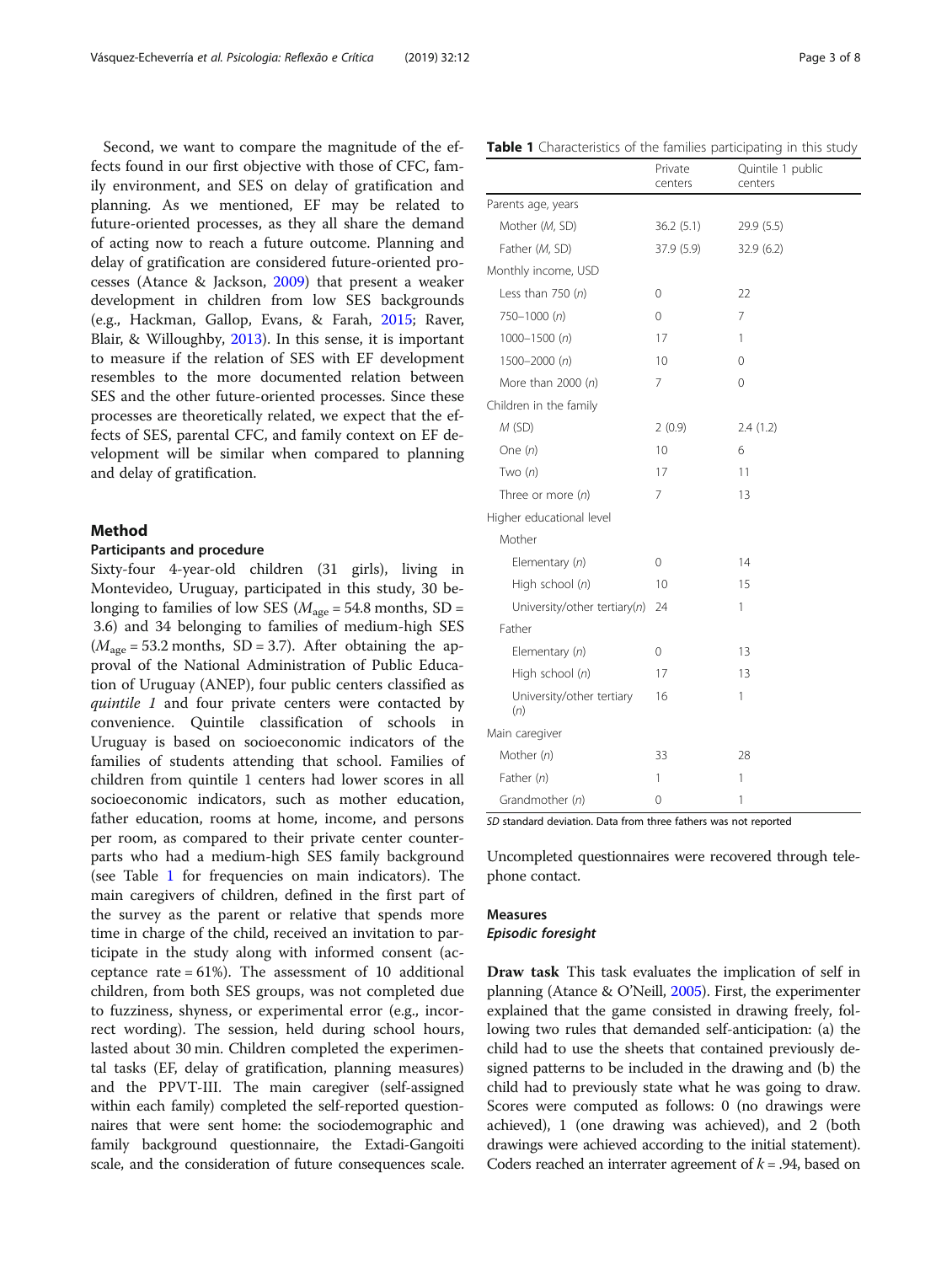a common analysis of 79% of the cases, considered very good according to El Emam [\(1999](#page-7-0)). Disagreements were resolved by discussion.

Trip task Atance and Meltzoff's [\(2005](#page-7-0)) trip task was adapted. The child was asked to help his parents prepare a trip. A sequence of photos of places where people would travel to was presented. After the identification of the place represented by the picture, a series of three objects were presented, one of which was relevant to address a future need during the trip. The other two were distractors, one of them semantically related to the place represented by the photograph. The child had to choose an object to take to the trip and explain the choice. One point per correct target item was assigned, plus another point for verbal responses that included the following: (a) a state of the self and (b) future value in its semantic formulation.

Composite measure of EF The composite measure of EF was obtained by adding the score in the trip task and in the draw task. The correlation between scores was rho = 0.38, suggesting its adequacy to collapse the data.

# Delay reward

Delay reward task Mischel, Shoda, and Peake's ([1988](#page-7-0)) delay reward task was adapted. The child was offered a sweet (of choice). Then, he was told that he could eat the candy at that moment, but if he waited for the experimenter to return, he would get three more. The child was given a wireless electronic bell to call the experimenter when he wanted to eat the candy. The maximum waiting time was 8 min. Waiting minutes were computed as the score.

# **Planning**

Tower of Hanoi Carlson, Moses, and Claxton's ([2004](#page-7-0)) task was adapted. It presents a wooden structure with three stakes and three disks. For better understanding, the task was presented in a playful way: the stakes represented trees, the biggest disk was "daddy monkey," the medium disk was "child monkey," and the smallest disk was "baby monkey." Before starting, the three rules of the game were explained: (a) the disks (monkeys) must remain in the stakes (trees), (b) only one monkey can jump at a time, and (c) a bigger monkey cannot sit down on a smaller monkey (i.e., no bigger disk can be placed on a smaller disk on the same stake). Then, the experimenter would say to the child: "Now you have to put the monkeys in a position like the one I have" while manipulating his own set of the game to show the position to be reached. The score range was 0 to 6.

# Receptive vocabulary

Peabody The Peabody Picture Vocabulary Test (Dunn, Dunn & Arribas [2006](#page-7-0)) is a standardized receptive vocabulary test, used to assess verbal aptitude. This measure is frequently used as a global indicator of cognitive development in children (Beres, Kaufman, & Perlman, [2000\)](#page-7-0). In this test, subjects respond to target words presented verbally, by pointing to one of the four images shown. We used the age-based standard score  $(M = 100, SD = 15)$ based on the sample of Dunn et al. ([2006](#page-7-0)). Since there is no validated version for the Uruguayan population to date, the available Spanish adaptation was used.

# Socioeconomic background

Socioeconomic status and family background questionnaire Parents answered a questionnaire on sociodemographic aspects and child data (e.g., occupational and educational level of the parents, household income). The socioeconomic status was operationalized as follows: (1) for the comparison of groups, it was coded according to the context of the child's educational center  $(0 = low, 1 = medium - high); (2) for correlations and re$ gression analyses, the educational level was assumed as a continuous variable of ESE (APA, [2007](#page-7-0)), encoding the academic level reached by the main caregiver  $(0 = no$  school studies, 2 = primary studies completed, 4 = basic secondary studies competed, 6 = high school/technical school studies completed, 8 = complete university).

# Quality of family context

Etxadi-Gangoiti scale The Etxadi scale evaluates different aspects of the quality of the family context (Arranz, Olabarrieta, Manzano, Martín, & Galende, [2014](#page-7-0)). Selfreported items of three subscales of the Etxadi scale were used: (a) limit setting and strengthening of resilience (alpha = .72), (b) exposure to parental conflict (alpha = .70), and (c) parental stress (alpha = .60). It was completed by the parents, using a Likert scale  $(1 = never,$  $6 = very frequently$ ). Higher scores reflect lower quality of the family context for each subscale. This scale presents satisfactory psychometric properties (Arranz et al., [2014](#page-7-0); Baigorri, [2015\)](#page-7-0).

# Consideration of future consequences

Consideration of future consequences scale Parents answered the consideration of future consequences scale (Vásquez-Echeverría, Antino, Alvarez-Nuñez, & Rodríguez-Muñoz, [2018](#page-7-0)), which assesses the extent to which people consider the future consequences of their actions to determine their behavior. It has two subscales: CFC-Immediate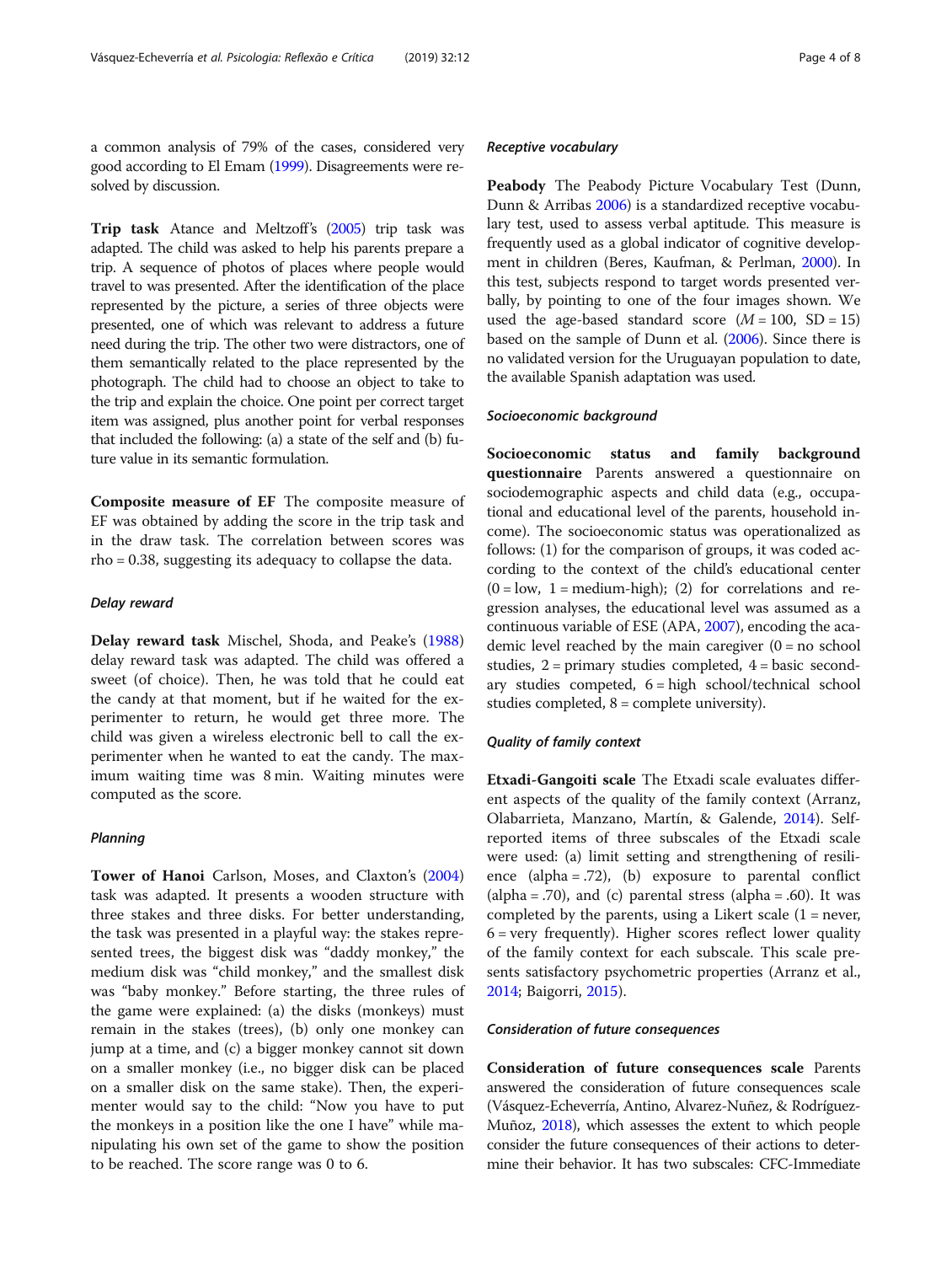(CFC-I) and CFC-Future (CFC-F), composed of seven items each, and answered in a 7-point Likert-type scale. Higher scores reflect greater consideration for the immediate or distant consequences of actions, respectively. Vásquez-Echeverría et al. [\(2018\)](#page-7-0) reported good reliability (omegas of .81 for CFC-I and .72 for CFC-F) and good fit of the confirmatory two-factor solution ( $\chi$ 2 = 113.97, *df* = 75, CFI = .92, TLI = .90, RMSEA = .05, SRMR = .06).

# Database treatment and analysis plan

Outliers were not found  $(Z < 3)$ . Concerning distribution, most of the variables were normally distributed. Only Extadi-Gangoiti subscales of limit setting and family conflict were skewed higher than 1, and all Extadi-Gangoiti and delay reward scores presented kurtosis higher than 1.5 (Shapiro-Wilk,  $p < 0.01$ ). Adopting a conservative approach, we homogenized the analysis plan using nonparametric statistics for group comparison and correlational analyses. Therefore, Spearman's correlations and Mann-Whitney  $U$  tests were performed. Effect size was analyzed through rank-biserial correlations.

Further analyses were performed through regressions. For multiple linear regressions, we visually inspected the p-p plot for normality in the distribution of residuals and the scatterplot of the residuals to verify homoscedasticity. We found that they were satisfactory. Furthermore, data did not present multicollinearity (VIF < 5). Analyses were performed using the softwares JASP 0.9 and SPSS v22.0.

Alpha value was set in 0.05 to interpret statistically significant results for omnibus tests. Following Ferguson's [\(2009\)](#page-7-0) guidelines, effect sizes of correlational type are interpreted in this way: .20 as a low effect, .50 as a moderate effect, and .80 as a strong effect.

# Results

We present the results in two sections. First, we analyze the descriptive statistics and correlations among the study variables. In particular, we explore the association of child SES background on study variables via two analyses: a group comparison and a logistic regression. Second, we explore the effects of family context variables on children scores in future-oriented measures through a hierarchical regression. In these analyses, we both analyze the effect of family context variables (including SES) on EF (objective 1) and compare these effects to those found for DR and ToH (objective 2).

# Descriptive statistics and associations

Table [2](#page-5-0) presents descriptive and correlational statistics for the entire sample. EF shows moderate and moderatehigh correlations with the other child variables (ToH, DR, and PPVT). Negative and significant correlations between child's variables (specifically EF, ToH, and

PPVT) and the parental CFC-I scores are observed. There is also a negative correlation pattern between difficulty in limit setting and developmental variables (statistically significant for ToH and DR). We controlled for sex differences and only found statistically significant differences in delay of gratification, in favor of girls  $(W = 344.5, p = .020, rank-biserial = 0.33).$ 

There were statistically significant differences among all child development variables according to SES background (see Table [2\)](#page-5-0). The effect size of SES background on EF scores was moderate-to-high. Regarding family context variables, CFC-I and parental stress presented statistically significant differences in favor of medium/ high SES families (they were less immediate oriented and less stressed).

Given the moderate-to-high effect sizes by SES background in all cognitive development variables and the moderate-to-high correlations between them, we performed a logistic stepwise regression analysis (low SES = 0, medium-high  $SES = 1$ ) with cognitive variables as predictors. This analysis allowed us to determine which of these variables better characterize children's membership to each SES group, controlling for their shared contribution. Used in this way, the logistic regression parallels a discriminant analysis but for dichotomous known categories. The resulting selected variables are the most representative of (i.e., are more associated to) the known category. PPVT and EF composite were the most relevant variables to characterize child cognitive variables in low versus medium-high SES backgrounds. Results for this two-variable selected model were as follows: Nagelkerke pseudo  $R^2 = .58$ ,  $\chi^2$  (df) = 36.60 (2),  $p < .001$  with PPVT,  $B = .07$ , odds ratio = 1.08, EF composite score with  $B = .49$ , and odds ratio = 1.65. This means that for a unit of increase in EF composite, the odds of belonging to the medium-high SES group increase by a factor of 1.65, holding the other variable constant. The percentage of correct classification with this model was 86%.

# Hierarchical linear regressions of contextual variables on future-oriented variables

To facilitate the specification of the model, we first performed a regression (stepwise) of the family environment variables (difficulty in setting limits, parental stress, and family conflict) and caregiver's CFC (immediate and future) on future-oriented variables. CFC-I was a significant predictor of EF composite  $(b \text{ (SE)} = -0.51 \text{ (0,23)}$ ,  $β = -0,27$ ) and planning (b (SE) = -0,39 (0,15),  $β = -0$ , 29). The score in difficulty in setting limits was a significant predictor in DR models ( $b$  (SE) = -1,41 (0,60),  $\beta$  =  $-0,29$ ) and planning (b (SE) =  $-0,65$  (0,27),  $\beta$  =  $-0,28$ ). All models were statistically significant in the change of  $R<sup>2</sup>$ . Based on this criterion, we selected these variables in the specification of the final model. Subsequently, we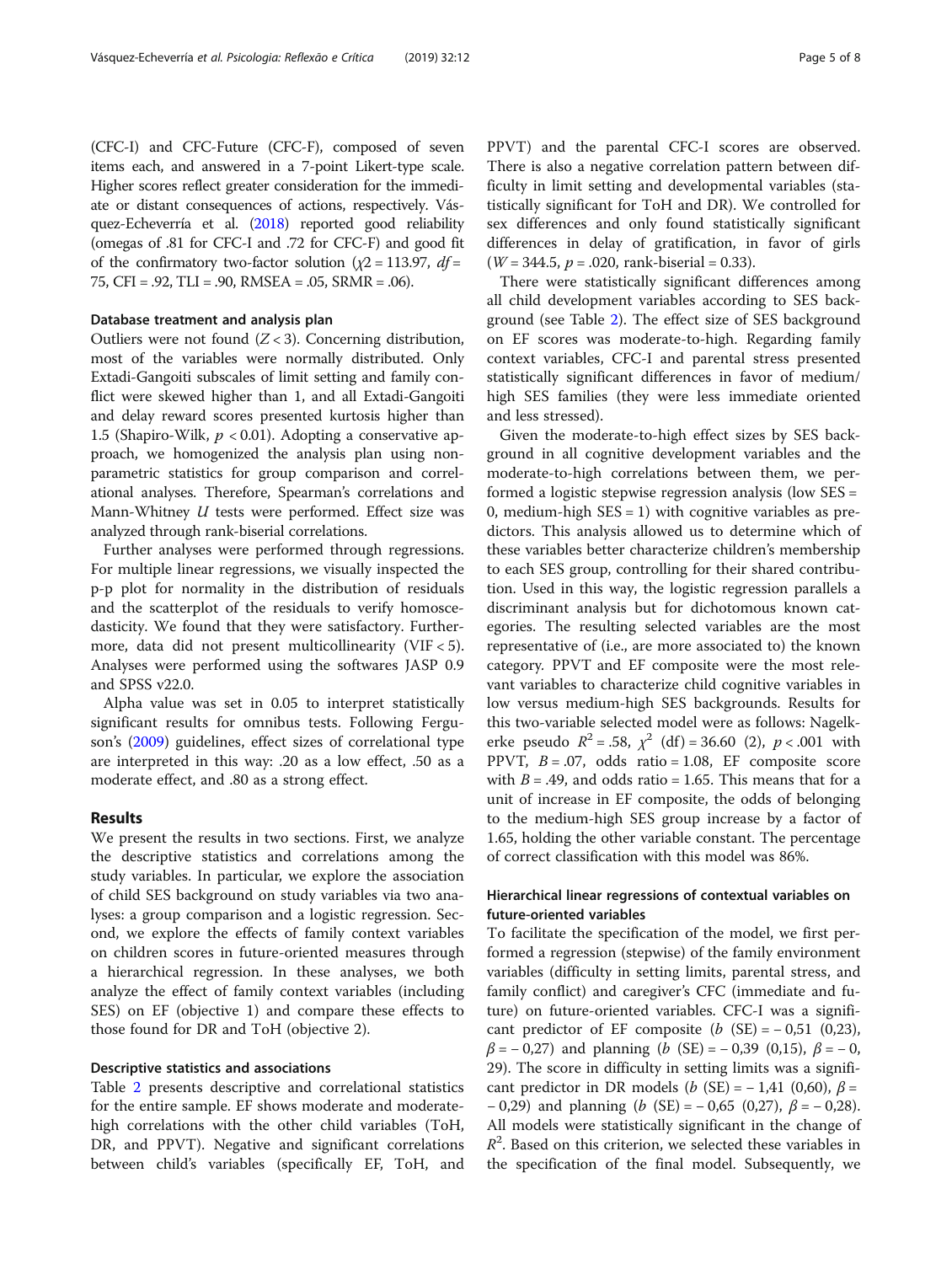<span id="page-5-0"></span>Table 2 Descriptive statistics, group comparison results by SES, and Spearman's correlations between measures

|          | Descriptives |             |             | Comparison |         | Correlations             |                   |                   |          |        |          |        |          |
|----------|--------------|-------------|-------------|------------|---------|--------------------------|-------------------|-------------------|----------|--------|----------|--------|----------|
|          | Tot          | SES-MH      | SES-L       | U          | ES      |                          | 3.                | $\overline{4}$    | 5        | 6      |          | 8      | 9        |
| 1. EF.   | 4.27(2.4)    | 5.65 (1.74) | 2.7(2.1)    | $147.5***$ | 0.71    | .31*                     | $.37***$          | $.59***$          | $-.28**$ | .06    | $-.15$   | $.30*$ | $-.23$   |
| 2. ToH   | 2.84(1.69)   | 3.52(1.4)   | 2.07(1.7)   | 295.0**    | 0.42    | $\overline{\phantom{0}}$ | $.48***$          | $.42***$          | $-.30*$  | .05    | $-.27*$  | .17    | $-.25*$  |
| 3. DR    | 4.06(3.8)    | 5.6(3.1)    | 2.37(3.4)   | 243.5***   | 0.52    |                          | $\qquad \qquad -$ | $.42***$          | $-.23$   | .09    | $-.26*$  | $.28*$ | .03      |
| 4. PPVT  | 102.4 (17.8) | 112.5(12)   | 90.5(16.3)  | $139.0***$ | 0.72    |                          |                   | $\qquad \qquad -$ | $-.30*$  | .10    | $-.19$   | $-.03$ | $-.34*$  |
| 5. CFC-I | 2.87(1.27)   | 2.40(1.0)   | 3.40(1.43)  | 291.0**    | $-0.43$ |                          |                   |                   | $\equiv$ | $-.11$ | .09      | .08    | $.46***$ |
| 6. CFC-F | 4.56(1.42)   | 4.68(1.20)  | 4.4(1.63)   | 472.5      | 0.07    |                          |                   |                   |          |        | $-.24$   | .04    | $.29*$   |
| 7. EG-L  | 1.90(0.73)   | 1.77(0.59)  | 2.05(0.85)  | 400.5      | $-0.22$ |                          |                   |                   |          |        | $\equiv$ | .08    | .05      |
| 8. EG-C  | 1.60 (0.66)  | 1.65(0.67)  | 1.55 (0.66) | 450.5      | 0.12    |                          |                   |                   |          |        |          |        | .24      |
| 9. EG-S  | 2.70(1.01)   | 2.33(0.58)  | 3.11(1.22)  | 295.0**    | $-0.42$ |                          |                   |                   |          |        |          |        |          |

Standard deviation between parenthesis. SES-MH medium-high SES dyads, SES-L low SES dyads, 1 episodic foresight, 2 Tower of Hanoi, 3 delay reward, 4 Peabody Picture Verbal Test, 5 consideration of future consequences-immediate, 6 consideration of future consequences-future, 7 Etxadi-Gangoiti scale-limit setting; 8 Etxadi-Gangoiti scale-exposure to family conflict, 9 Etxadi-Gangoiti scale-parental stress, U Mann-Whitney U test, ES effect size (rank-biserial correlation)  $*p < .05$ 

 $* p < .01$ 

\*\*\* $p < .001$ 

performed hierarchical multiple linear regression analysis of the contextual variables on EF tasks and related competences (see Table [3\)](#page-6-0). In step 1, we controlled for PPVT and gender. In step 2, we introduced contextual variables, e.g., mother education, CFC-I, and difficulty in limit setting. Results indicate that after being controlled for, there were no contextual predictors that contributed significantly to the model, except for mother education in EF model.

# **Discussion**

The objectives of this research were (a) to explore the association of SES, parental CFC, and quality of family environment on child's EF and (b) to compare the strength of the effects of CFC, family environment, and SES on the development of EF with the strength of the effects of CFC, family environment, and SES on delay of gratification and planning, in a sample of Uruguayan preschool-aged children coming from low and mediumhigh SES backgrounds.

Regarding the first objective, although correlations suggest that some family context variables are associated with higher EF in children and that parental CFC-I was a predictor in the hierarchical multiple regression analysis, these effects ceased to be significant when controlled by linguistic development and maternal education. Despite the theoretical arguments that led us to expect family context variables and parent's future orientation to be associated to EF development (e.g., self-regulation and inhibitory implications of limit setting, behavioral models based on the temporal horizon of parents' actions), the exclusion of effects may be due to the fact that their contribution was overlapped to mother's educational level. In fact, parental CFC-I scores showed significant differences between groups according to SES. Still, the main predictors of EF are child's receptive language and mother's educational level. This can be explained considering that (a) language plays a key role in the development of declarative memories, allowing the manipulation of semantic and episodic memory information, thus sustaining the simulation of personal future projections (Suddendorf & Redshaw, [2013\)](#page-7-0), and (b) SES determines differentiated trajectories in the linguistic development of children (Hart & Risley, [2003\)](#page-7-0). This association is also in line with other studies that relate language and temporal cognition development, in particular mother's elaborative/advanced language related to children's contributions to future talk and their understanding of the future (Hudson, [2006](#page-7-0)).

It should also be noted that this study replicates results that relate low SES to higher immediate orientation (Adams & White, [2009;](#page-7-0) Pepper & Nettle, [2017](#page-7-0)), observable in higher parental CFC-I and lower EF of the children. The tendency towards immediate orientation in families of low SES could be rooted on the perceptions of scarce control over future outcomes, greater salience of present risks, and enhanced temporal discounting (Haushofer & Fehr, [2014](#page-7-0); Pepper & Nettle, [2017\)](#page-7-0). This model could be tested in future studies using structural models of mediation: low SES would produce both a reduction in linguistic stimulation of the child (which implies impoverished use of temporal language), as well as a model of immediate-oriented behavior due to an increased concern for the immediate results of actions, enhanced by adverse living conditions of persistent poverty.

Our results indicate that SES significantly distinguishes the performance in future-oriented skills and language. While moderate-to-high effect sizes were found for all the cognitive variables studied, effect sizes were higher for EF. In fact, receptive language scores and EF (controlling for other future-oriented processes) are enough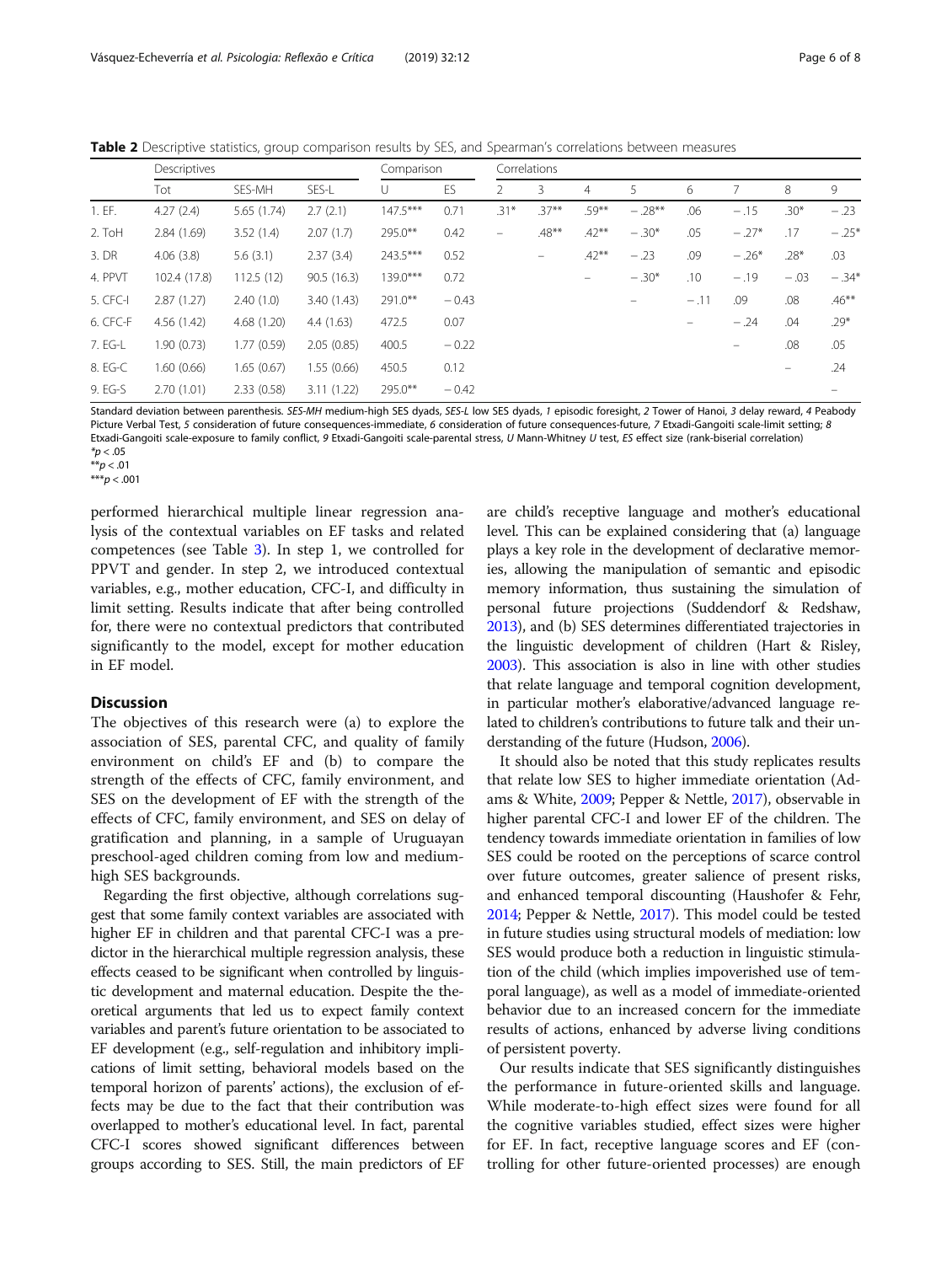|                                      | EF            |               |               | DR            |               |               | ToH         |               |               |  |
|--------------------------------------|---------------|---------------|---------------|---------------|---------------|---------------|-------------|---------------|---------------|--|
|                                      | $b$ (SE)      | $\beta$ entry | $\beta$ final | $b$ (SE)      | $\beta$ entry | $\beta$ final | $b$ (SE)    | $\beta$ entry | $\beta$ final |  |
| Step 1                               |               |               |               |               |               |               |             |               |               |  |
| PPVT                                 | $.08$ $(.01)$ | $.60***$      | $.36***$      | $.08$ $(.02)$ | $.41***$      | .24           | .04(.01)    | $.44***$      | .20           |  |
| Sex $\left( \text{qirl} = 1 \right)$ | .24(.49)      | .05           | .02           | 2.74(.81)     | $.39***$      | $.37***$      | .69(.38)    | .21           | .14           |  |
| Step 2                               |               |               |               |               |               |               |             |               |               |  |
| Moher Ed                             | .44(.17)      | $0.35*$       |               | .46(.27)      | .25           |               | .23(.13)    | .26           |               |  |
| CFC-I                                | $-.07(.21)$   | $-0.04$       |               | $-.14(.33)$   | .05           |               | $-.14(.16)$ | $-.11$        |               |  |
| EG-L                                 | $-.07(.35)$   | $-0.02$       |               | $-.55(.55)$   | $-.11$        |               | $-.35(.27)$ | $-.15$        |               |  |
| Model                                | $R^2 = .44$   |               |               | $R^2 = .36$   |               | $R^2 = .32$   |             |               |               |  |

<span id="page-6-0"></span>Table 3 Hierarchical linear regression with direct scores of PPVT and sex (step 1) and CFC-I and limit setting difficulties (step 2) as predictors of EF, delay reward, and Tower of Hanoi scores

EF episodic foresight, DR delay reward, ToH Tower of Hanoi, PPVT Peabody Picture Verbal test-direct score, Mother Ed maternal education, CFC-I consideration of future consequences-immediate, EG-L Etxadi-Gangoiti scale-limit setting subscale

 $*p < .05$ 

 $p < .01$ \*\*\* $p < .001$ 

to determine SES group membership. These results are the first evidence that EF is related to SES to a greater extent than planning and delay of gratification, variables traditionally assessed in studies of poverty and child development (e.g., Raver et al., [2013](#page-7-0)). Reduced EF development may be a precursor of impaired executive functioning and self-control in children from low SES contexts since these processes demand, to some extent, envisioning and forecasting the future. Multiple linear regression models for future-oriented variables and the EF model yielded similar results after controlling by sex and receptive language, but maternal education was only significant in the EF model. This reveals a stronger association between SES and EF development when compared to the association between SES and the other future-oriented processes in this sample.

This research presents some limitations. First, since the selection of centers and families was made by convenience, recruiting a more diverse, representative sample would be desirable in future studies. Second, the sample size is small and consequently inadequate to perform further required analysis (e.g., moderation and mediation). Third, our design is cross-sectional; longitudinal studies are needed to determine if low SES is the cause of, for example, lower EF or CFC scores. Fourth, although PPVT is often used as a measure of general cognitive functioning, using other measures of cognitive competence (e.g., fluid intelligence measured by the Raven matrices) as control measures would contribute towards clarifying if the effects are specifically linked to language-related skills or to general intelligence. Finally, the Extadi-Gangoiti Scale was designed as an instrument that offers greater discriminative power for middle and upper-middle SES households in northern Spain (Arranz et al., [2014\)](#page-7-0). Thus, our results may be affected by discriminative problems in population of low SES from Uruguay. Despite these limitations, these results may be useful to guide actions in psychological and educational practice, for example, by generating intervention programs to foster the development of EF in preschool education.

# Conclusions

This study investigated SES, parental consideration of future consequences, and quality of family environment's association to EF development in early childhood and compared their effect regarding other future-oriented processes typically studied in the literature on poverty and child development. Our results suggest that SES significantly distinguishes children's future-oriented skills and receptive language. Our data also suggests that the association of SES with EF is stronger in comparison to the association of SES with planning and delay of gratification. This study has implications for the understanding of how present-oriented behaviors in low SES contexts (Pepper & Nettle, [2017\)](#page-7-0) may origin early in childhood as an adaptive response to structural and interactional factors associated to socioeconomic deprivation, and raises the need for further research on such associations and the kinds of interventions that should be encouraged.

#### Abbreviations

CFC-I: Consideration of future consequences-immediate subscale; CFC: Consideration of future consequences; CFC-F: Consideration of future consequences-future subscale; DR: Delayed reward; EF: Episodic foresight; PPVT: Peabody Picture Vocabulary Test; SES: Socioeconomic status; ToH: Tower of Hanoi

#### Acknowledgements

We thank Virginia Farias and Samanta Velazquez for language editing and proofreading.

#### Authors' contributions

AVE designed the study. OC and AVE analyzed the data. AVE and CT drafted the manuscript. All authors wrote the manuscript. All authors read and approved the final manuscript.